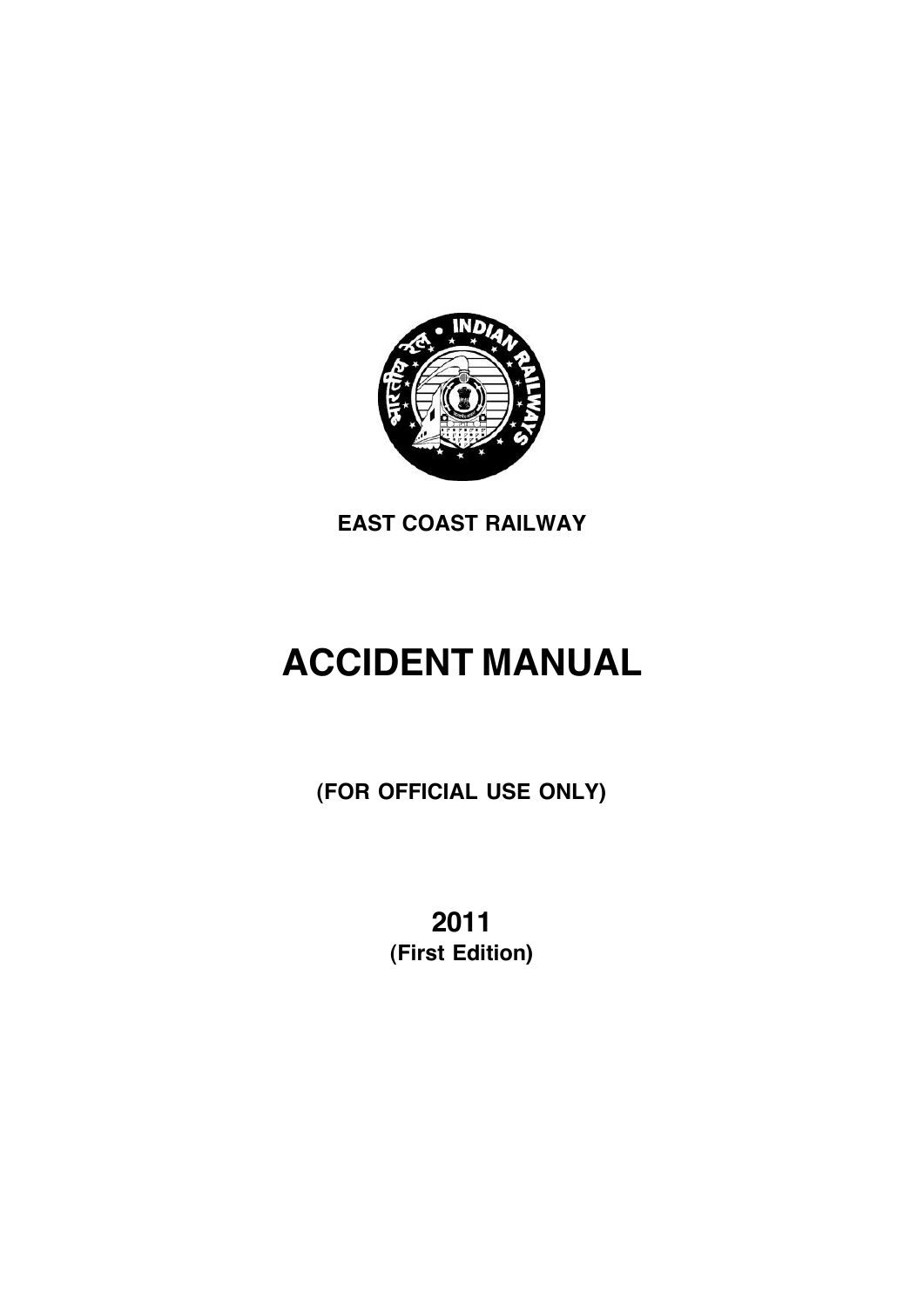

- 1. This Manual contains the instructions and procedures for dealing with Accidents and should be read in conjunction with the General and Subsidiary Rules 2010 and other instructions issued from time to time. Nothing in these rules shall be read as cancelling, amending or modifying any of the General or Subsidiary Rules or Rules of other Manuals of this Railway.
- 2. Railway servants dealing with accidents must possess a copy of this Manual and should be conversant with the portions concerned to their duties. They should also be conversant with the amendments made to this manual from time to time. The Addendum and Corrigendum should be entered serially in the space provided for this.
- 3. This manual has been revised and prepared first time after formation of East Coast Railway for the guidance of all staff who deal or may have to deal with Accidents.
- 4. Extracts of various Acts of the Government of India have been given wherever necessary for reference only. However in case of any doubt or for detailed information, the original Act should be referred.
- 5. This book is the property of East Coast Railway intended for official use only and must be returned to the authority by the employee while leaving service.
- 6. These rules apply throughout East Coast Railway to all its open lines, lines under construction and sidings whether Railway, Private or Assisted which are worked by this railway.

August, 2011 Chandrasekharpur Bhubaneswar

**(R. B. Das) CHIEF OPERATIONS MANAGER**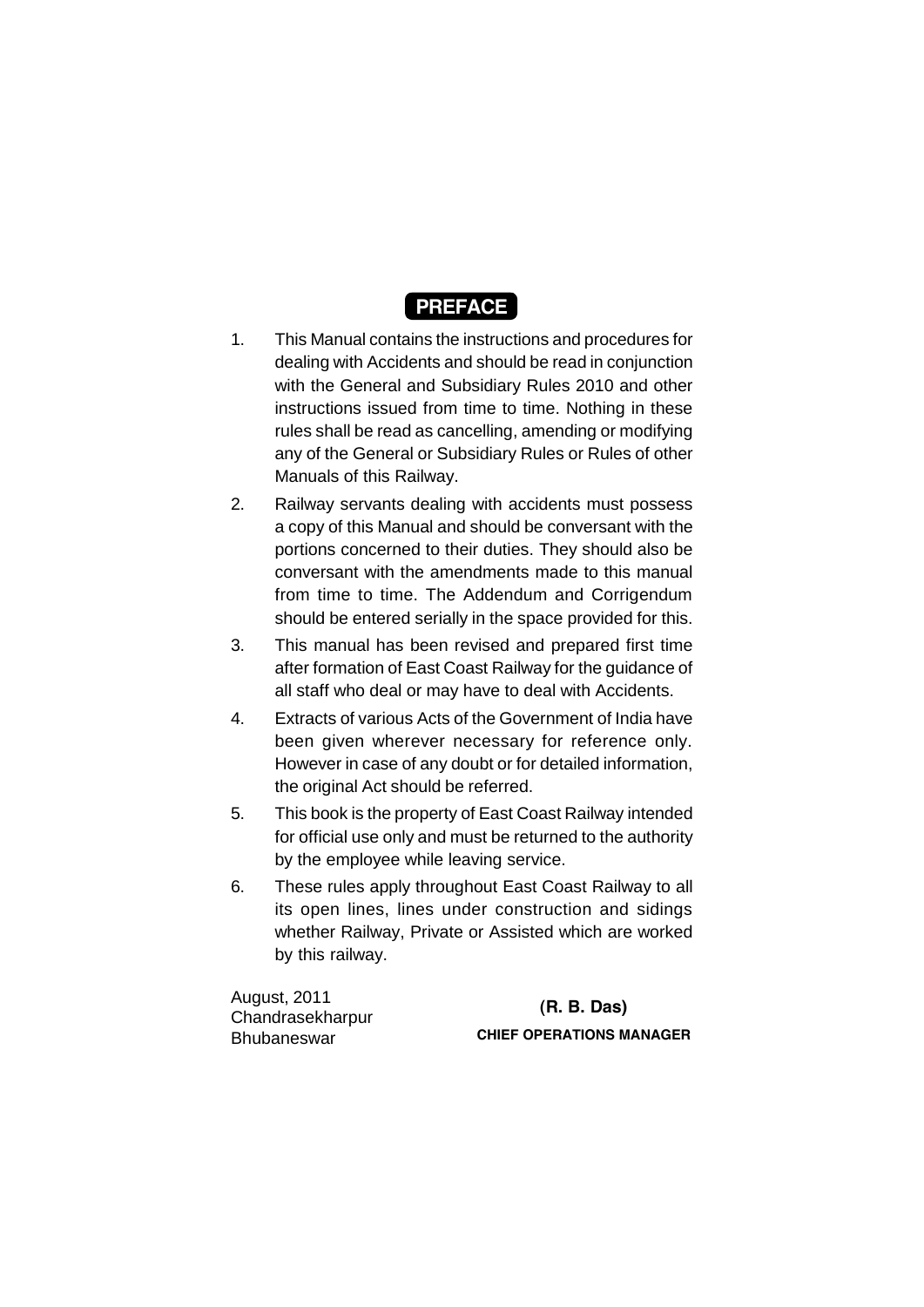# **EAST COAST RAILWAY ACCIDENT MANUAL**

# **CONTENTS**

#### **CHAPTER - I**

#### **GENERAL INSTRUCTIONS**

| Para | <b>Subject</b>                             | Page No. |
|------|--------------------------------------------|----------|
| 1.01 | Objectives while dealing with              |          |
|      | an accident.                               | 1        |
| 1.02 | Management at the site of accident         | 1        |
| 1.03 | Accidents not falling under classification |          |
|      | of serious accidents                       | 3        |
| 1.04 | (a) Display of addresses and telephone     |          |
|      | numbers of Govt. & other agencies          | 4        |
|      | (b) Display of nearby hospitals            | 4        |
|      | (c) Display of qualified personnel to      |          |
|      | render first aid                           | 5        |
| 1.05 | Duties of railway personnel travelling     |          |
|      | on leave/duty in case of accident          | 5        |
| 1.06 | Acccidents on railway line opened for      |          |
|      | goods traffic, private sidings, etc.       | 5        |

#### **CHAPTER - II DEFINITIONS**

| 2.01 Definition.      | 6 |
|-----------------------|---|
| 2.02 Accident.        | 6 |
| 2.03 Injuries.        |   |
| 2.04 Threshold Value. | 8 |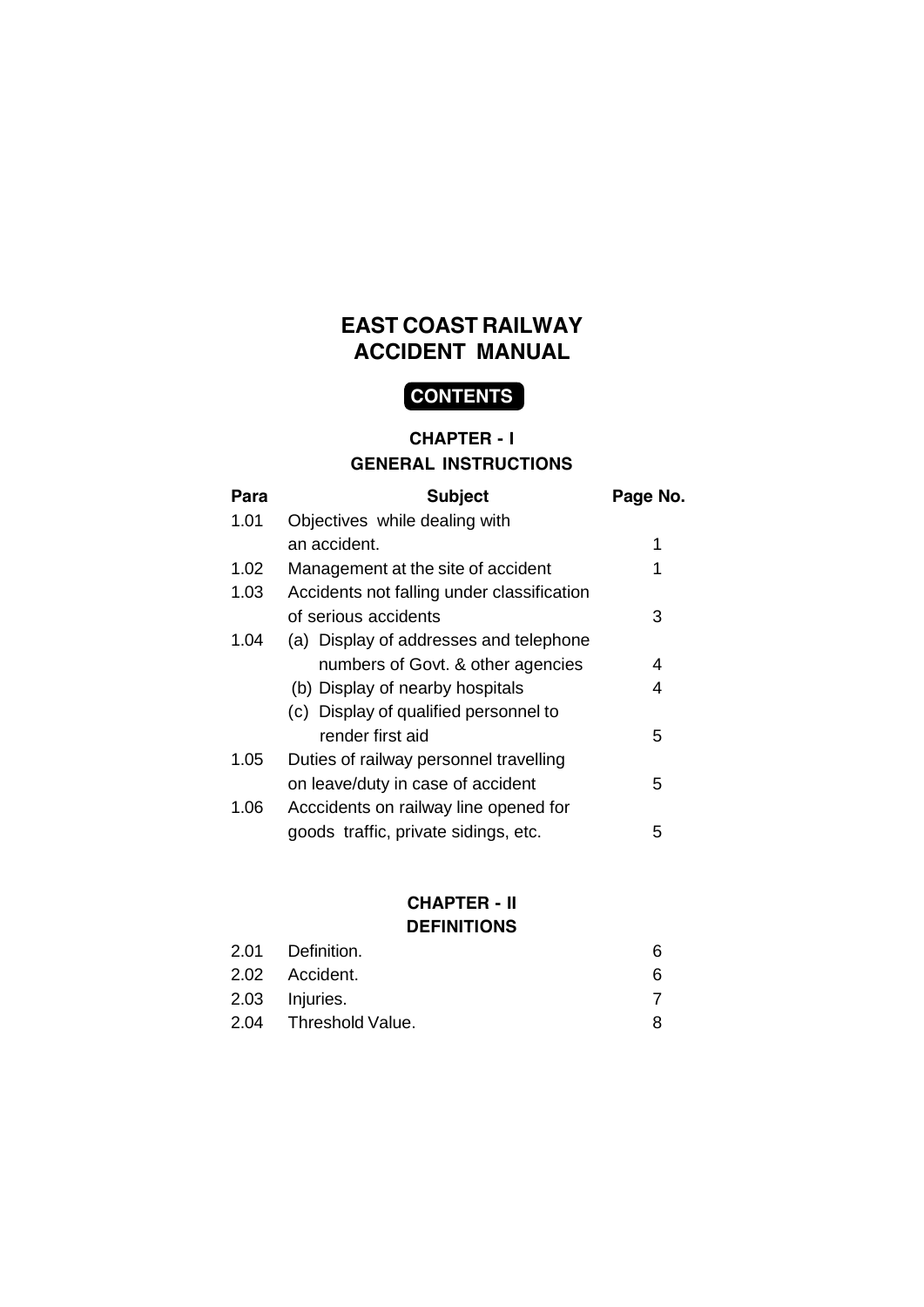| Para | <b>Subject</b>              | Page No.          |
|------|-----------------------------|-------------------|
| 2.05 | Reportable Train Accidents. | 9                 |
| 2.06 | Serious Accident.           | 10                |
| 2.07 | Sabotage.                   | 10                |
| 2.08 | Train Wrecking.             | 11                |
| 2.09 | Attempted train wrecking.   | 11                |
| 2.10 | <b>Averted Collision.</b>   | 11                |
| 2.11 | Breach of Block Rules.      | 11                |
| 2.12 | Engine Failure.             | $12 \overline{ }$ |
| 2.13 | Partial failure of engine.  | 12                |

## **CHAPTER – III**

# **DUTIES OF RAILWAY SERVANTS IN THE EVENT OF SERIOUS ACCIDENT**

| 3.01 | Duties of Guard.                      | 13 |
|------|---------------------------------------|----|
| 3.02 | Duties of Loco Pilot /ALP             | 15 |
| 3.03 | Duties of TTE/Train Supdt.,           | 16 |
| 3.04 | Duties of Coach Attendant/AC Mechanic | 17 |
| 3.05 | Duties of SS/SM/ASM.                  | 18 |
| 3.06 | Duties of Section Controller.         | 20 |
| 3.07 | Duties of Chief Controller/Dy.CHC     | 21 |
| 3.08 | Duties of Sr. Subordinates            | 23 |
| 3.09 | Duties of Divl. Emergency Officer     | 25 |
| 3.10 | Duties of Officer-in-charge at site   | 26 |
| 3.11 | Duties of Railway Officers of         | 29 |
|      | each Department in Divisional         |    |
|      | Headquarters.                         |    |
|      |                                       |    |

iv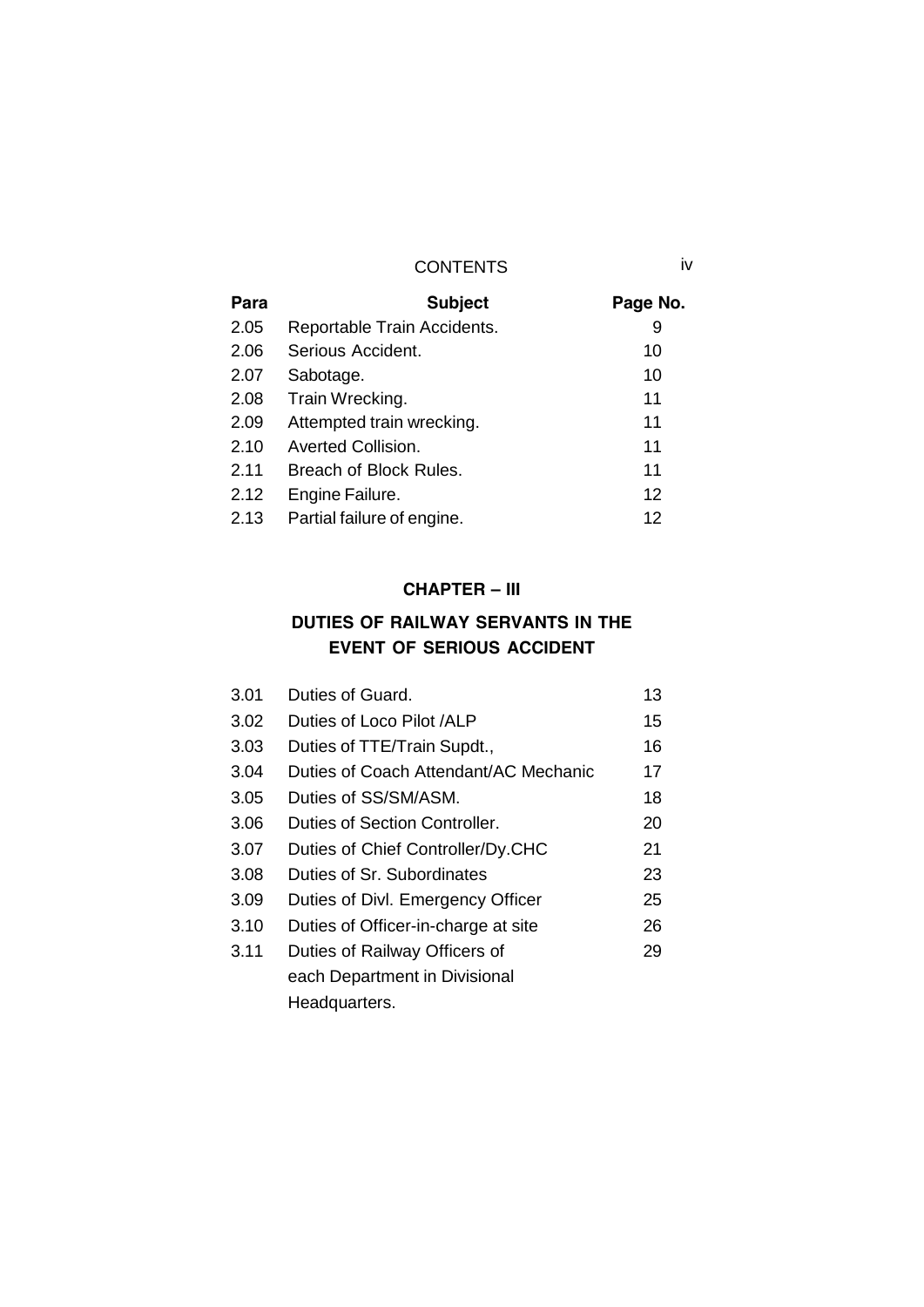| Para | <b>Subject</b>                          | Page No. |
|------|-----------------------------------------|----------|
| 3.12 | Responsibility of Safety Dept.          | 30       |
| 3.13 | Responsibility of Medical Dept.         | 31       |
| 3.14 | Responsibility of Commercial Dept.      | 33       |
| 3.15 | Responsibility of Security Dept.        | 34       |
| 3.16 | <b>Responsibility of Operating Dept</b> | 35       |
| 3.17 | Responsibility of Mechanical Dept.      | 36       |
| 3.18 | Responsibility of Electric Dept.        | 37       |
| 3.19 | Responsibility of Engineering Dept.     | 38       |
| 3.20 | Responsibility of S&T Dept.             | 38       |
| 3.21 | The Divisional Railway Manager          | 39       |

# **CHAPTER - IV ACCIDENT RELIEF**

| 4.01 | Types of accident relief equipment.    | 41 |  |
|------|----------------------------------------|----|--|
| 4.02 | Accident relief medical equipment.     | 41 |  |
| 4.03 | Scale-I Equipment                      | 42 |  |
| 4.04 | Scale- II Equipment                    | 45 |  |
| 4.05 | <b>First Aid Boxes</b>                 | 46 |  |
| 4.06 | Ambulance facility                     | 47 |  |
| 4.07 | Schedule of Inspection of ARME         | 48 |  |
| 4.08 | Base stations of ARME in ECoR          | 50 |  |
|      | and neighbouring railways              |    |  |
| 4.09 | Maintenance of A.R.T.                  | 51 |  |
| 4.10 | Schedule inspection of ART             | 53 |  |
| 4.11 | <b>Standard Composition, Speed and</b> | 58 |  |
|      | Location of ARTs in ECoR.              |    |  |
| 4.12 | Sounding of Hooter                     | 60 |  |

v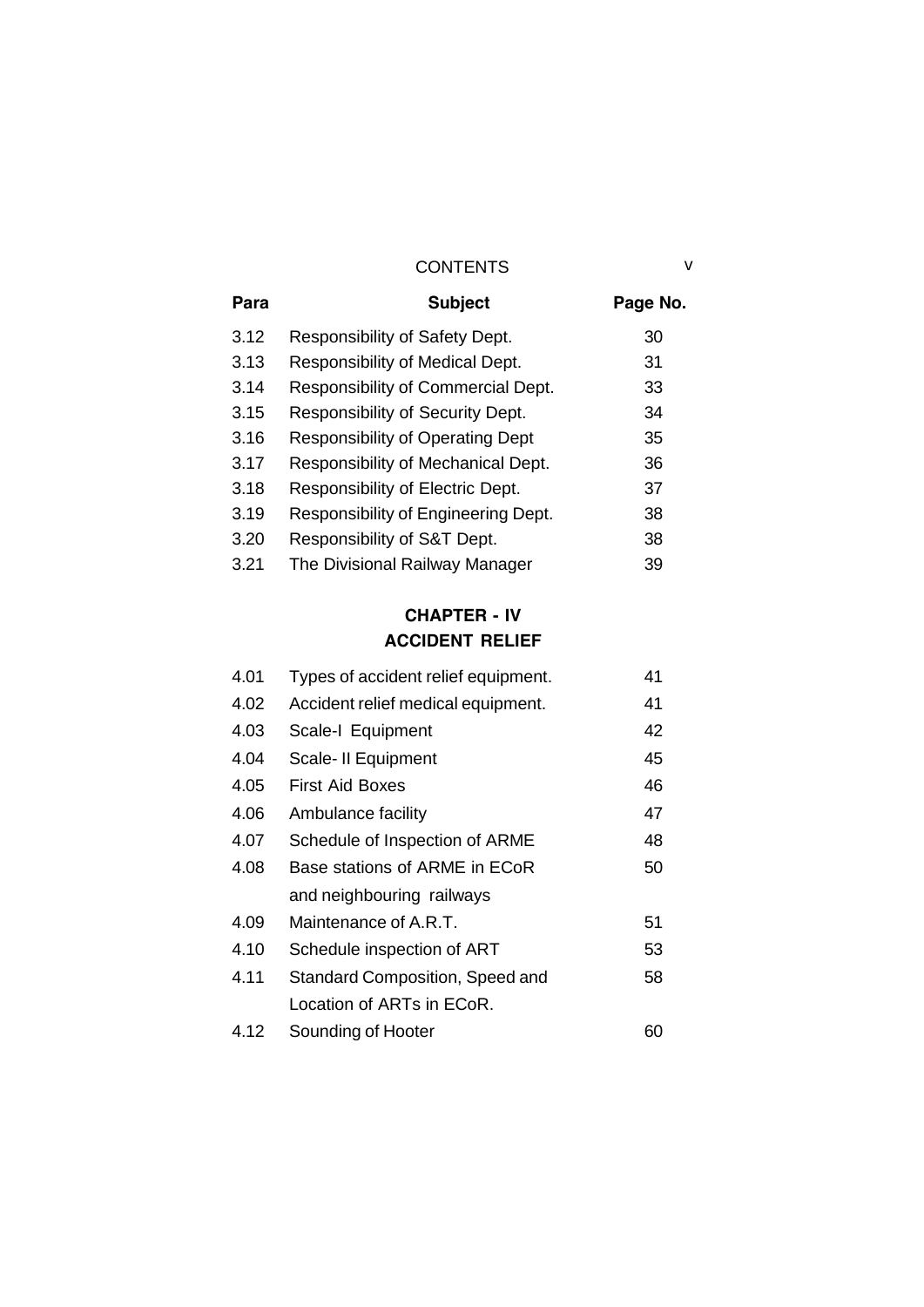| Para | <b>Subject</b>                           | Page No. |
|------|------------------------------------------|----------|
| 4.13 | Accident Mock Drills for ARME/ ART.      | 61       |
| 4.14 | Ordering and despatch of ART and ARME.   | 62       |
| 4.15 | Ordering of breakdown crane              | 65       |
|      | <b>CHAPTER - V</b>                       |          |
|      | <b>CLASSIFICATION OF ACCIDENTS</b>       |          |
|      | <b>Types of Accidents</b>                | 67       |
| 5.01 | Class A- Collisions.                     | 68       |
| 5.02 | Class B- Fire in trains.                 | 69       |
| 5.03 | Class C- Train running into road         | 70       |
|      | traffic and/or traffic running into      |          |
|      | trains, at level crossings.              |          |
| 5.04 | Class D- Derailments.                    | 72       |
| 5.05 | Class E- Other trains accident.          | 73       |
| 5.06 | <b>Class F- Averted Collisions.</b>      | 73       |
| 5.07 | Class G- Breach of Block Rules.          | 74       |
| 5.08 | Class H- Train passing Signal at Danger. | 74       |
| 5.09 | Class J- Failure of Engineer and         | 74       |
|      | Rolling Stock.                           |          |
| 5.10 | Class K- Failure of Permanent Way.       | 75       |
| 5.11 | Class L- Failure of Electric Equipment.  | 76       |
| 5.12 | Class M- Failure of Signalling           | 76       |
|      | and Telecommunication.                   |          |

vi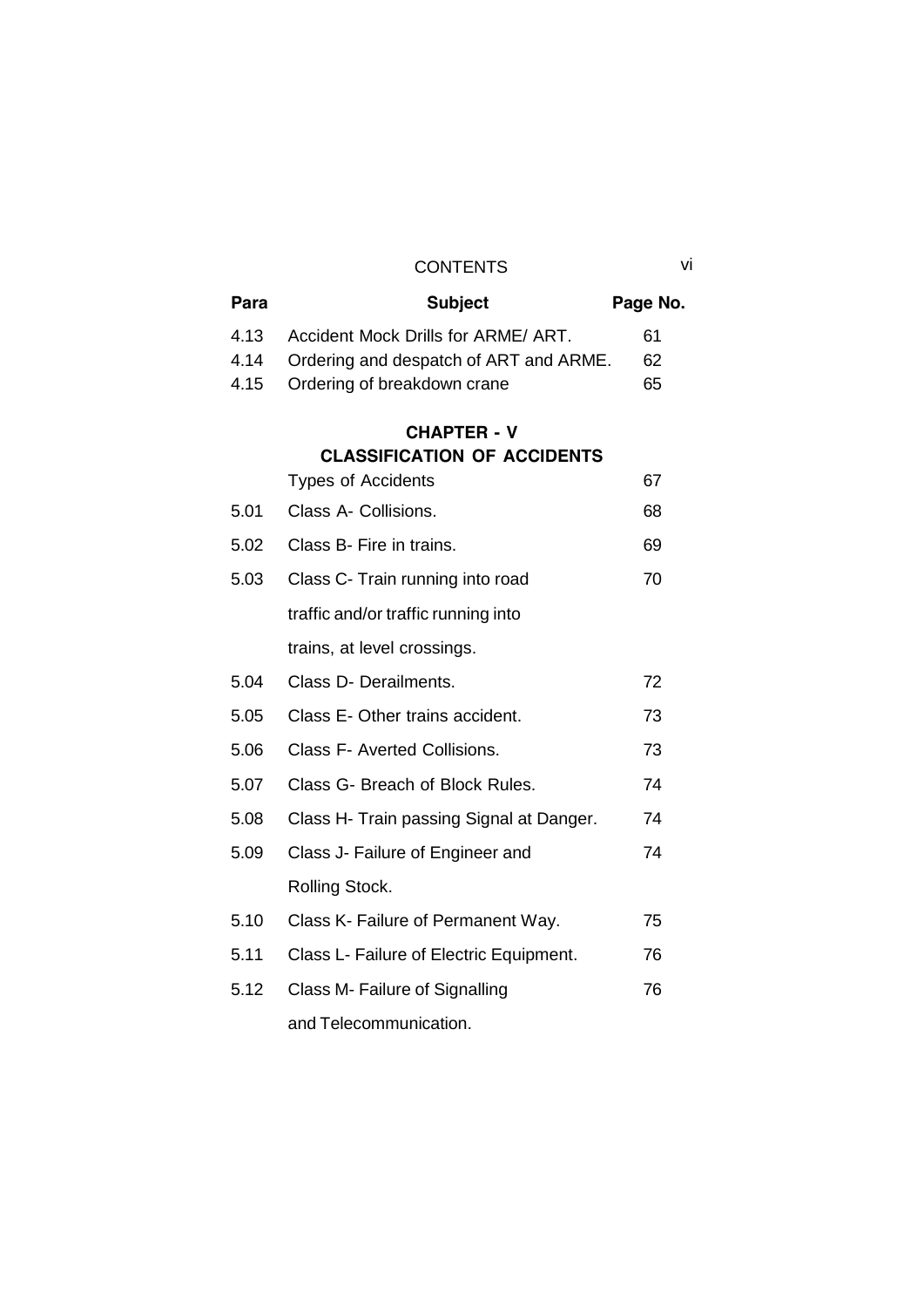## CONTENTS vii

| Para | <b>Subject</b>                                         | Page No. |  |
|------|--------------------------------------------------------|----------|--|
|      | 5.13 Class N- Train Wrecking or Sabotage to a train 77 |          |  |
| 5.14 | Class P- Casualties.                                   | 77       |  |
|      | 5.15 Class Q- Other incidents.                         | 77       |  |
|      | 5.16 Class R- Miscellaneous.                           | 78       |  |

# **CHAPTER - VI MANAGEMENT OF SERIOUS ACCIDENTS**

| 6.01 | Protection of site of accident              | 79 |  |
|------|---------------------------------------------|----|--|
| 6.02 | First information from site of accident     | 79 |  |
| 6.03 | Accident alarm bell in control office       | 80 |  |
|      | and sounding of hooter                      |    |  |
| 6.04 | Information to divisional officials and     | 80 |  |
|      | Controlling stations                        |    |  |
| 6.05 | Working of ARME/ART                         | 81 |  |
| 6.06 | <b>Transportation arrangement</b>           | 83 |  |
| 6.07 | Officers required to go to site             | 83 |  |
| 6.08 | Opening of emergency cells at division      | 84 |  |
|      | and zonal head quarter                      |    |  |
| 6.09 | Dealing with injured and dead               | 85 |  |
| 6.10 | Relief to the victims, passengers and       | 89 |  |
|      | their relatives                             |    |  |
|      | (a) Opening of Helpline enquiry booths      | 89 |  |
|      | (b) Supply of refreshment and food          | 90 |  |
|      | Despatch of free messages<br>(c)            | 92 |  |
|      | Payment of Exgratia/Compensation<br>(d)     | 92 |  |
|      | (e) Accommodation to the relatives of       | 94 |  |
|      | the deceased                                |    |  |
|      | <b>Issue of Complimentary passes</b><br>(f) | 95 |  |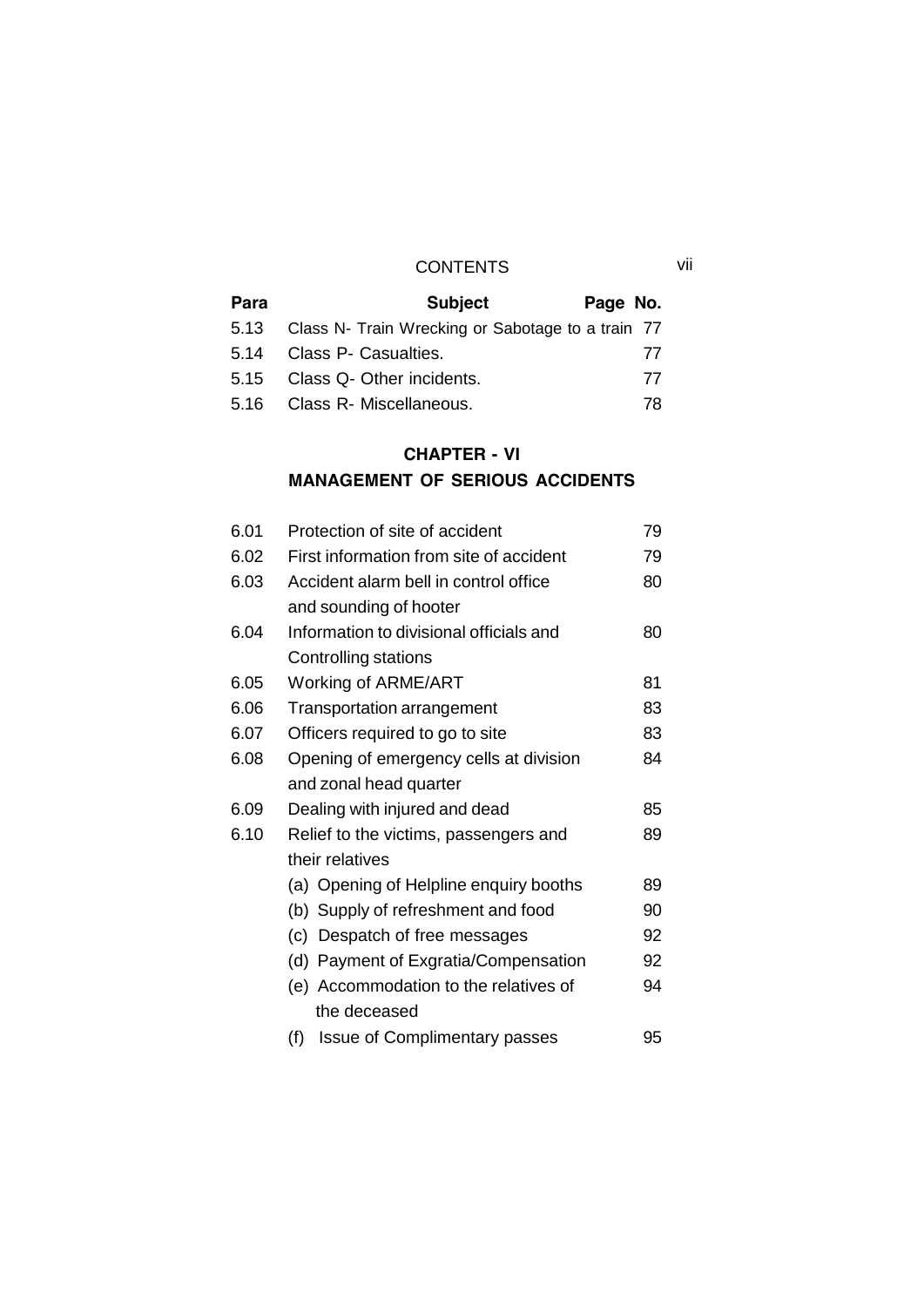| Para | <b>Subject</b>                                     | Page No. |     |  |
|------|----------------------------------------------------|----------|-----|--|
|      | (g) Running of special trains                      |          | 95  |  |
|      | (h) Assistance to be rendered to the               |          | 95  |  |
|      | relation/next to kin of dead passengers            |          |     |  |
|      | (i) Relief to the minor children left as           |          | 96  |  |
|      | orphans                                            |          |     |  |
| 6.11 | Advice to other passengers and/or                  |          | 96  |  |
|      | Consignors                                         |          |     |  |
| 6.12 | Transhipment arrangement                           |          | 96  |  |
| 6.13 | Maintenance of Accident log book                   |          | 98  |  |
| 6.14 | Analysing the cause of accident at site            |          |     |  |
|      | (i) Preservation of clues                          |          | 101 |  |
|      | (ii) Examination of P.Way, Loco, Rolling           |          | 106 |  |
|      | stock before restoration                           |          |     |  |
|      | (iii) Photography and Videography                  |          | 108 |  |
| 6.15 | Preparation of Joint Note by Sr. Subordinates      |          | 109 |  |
| 6.16 | Police Attendance                                  |          | 110 |  |
| 6.17 | Restoration:                                       |          |     |  |
|      | (a) Assistance from adjacent railways              |          | 112 |  |
|      | (b) Movement of Tower Wagon                        |          | 112 |  |
|      | (c) Handling of wrecks involving                   |          | 113 |  |
|      | wagons/ oil tanks, etc.                            |          |     |  |
|      | (d) Clearing of line at the site                   |          | 115 |  |
|      | (e) Movement of damaged stock from site            |          | 116 |  |
|      | (f) Fitness certificate for restoration of traffic |          | 117 |  |
|      | (g) Consideration of time of restoration           |          | 117 |  |
| 6.18 | Fitness of rolling stock before use                |          | 118 |  |
| 6.19 | Diversion, Short termination and                   |          | 118 |  |
|      | cancellation of trains                             |          |     |  |
| 6.20 | Media Management                                   |          | 119 |  |

viii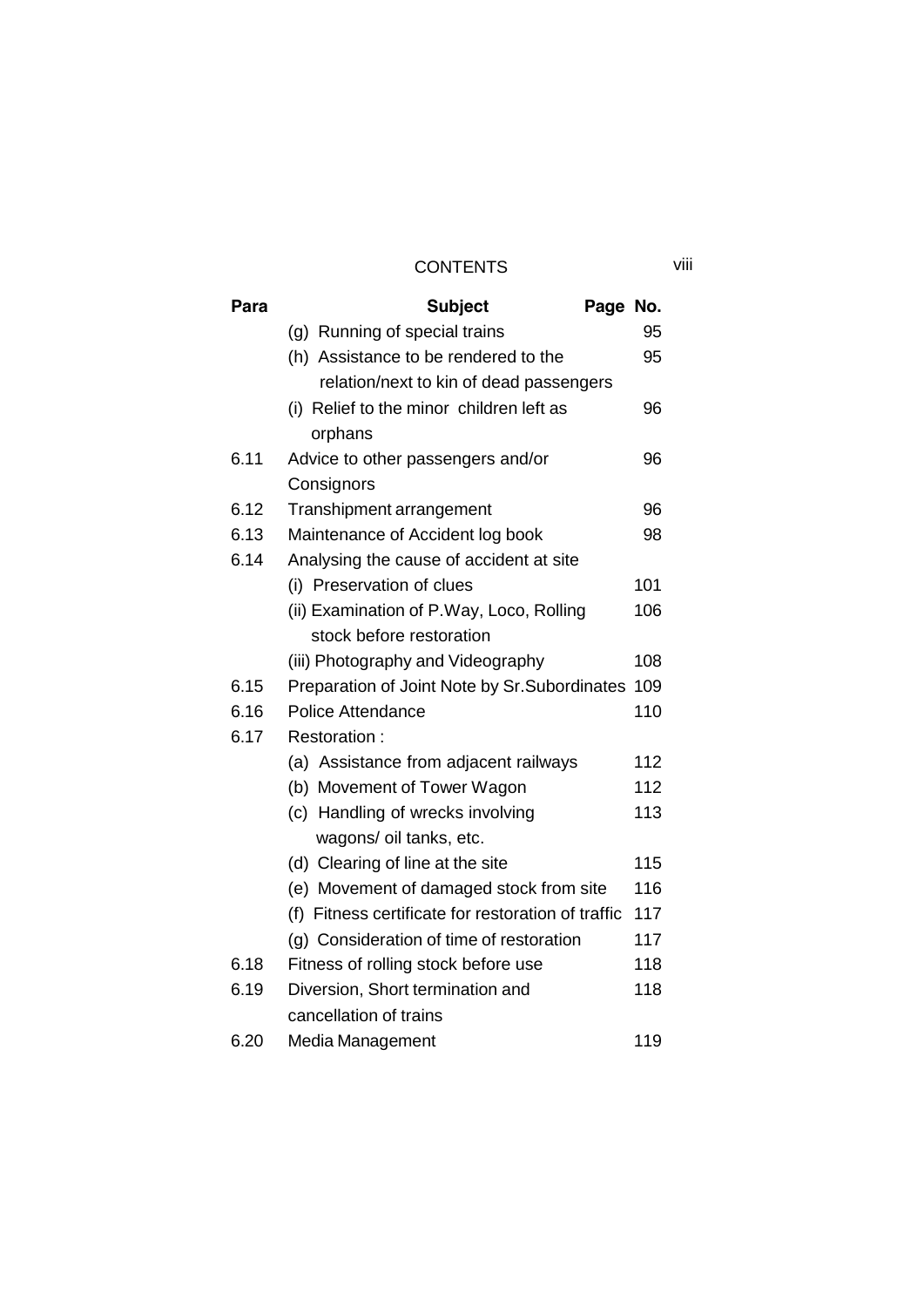### CONTENTS ix

| Para | <b>Subject</b>                                 | Page No. |
|------|------------------------------------------------|----------|
|      | <b>CHAPTER - VII</b>                           |          |
|      | <b>SUSPECTED CASES OF SABOTAGE</b>             |          |
| 7.01 | Additional rules meant for                     | 120      |
|      | suspected cases of sabotage.                   |          |
| 7.02 | Duties of Guard, Engine crew                   | 121      |
|      | and other Railway staff on the spot.           |          |
| 7.03 | Information to the civil and police officials, | 122      |
|      | their attendance and police clearance          |          |
| 7.04 | Preservation of clues.                         | 123      |
| 7.05 | Joint Examination.                             | 124      |
| 7.06 | Inventory of gang tools                        | 125      |
| 7.07 | Restoration of Communications.                 | 127      |

# **CHAPTER - VIII REPORTING OF ACCIDENTS, ACCIDENT REPORTS AND STATISTICS**

# **I. Reporting of Accident**

| 8.01 | Reporting of accident from the site           | 129 |
|------|-----------------------------------------------|-----|
| 8.02 | Reporting of accident to important officials  | 131 |
|      | out of headquarter                            |     |
| 8.03 | Reporting of accident to the Govt. and        | 131 |
|      | Police authorities                            |     |
| 8.04 | Station Master's Report of accident           | 132 |
| 8.05 | Reporting of accident to Divisional officials | 134 |
| 8.06 | Reporting of accident to central control      | 134 |
|      | at Zonal HQ.                                  |     |
|      |                                               |     |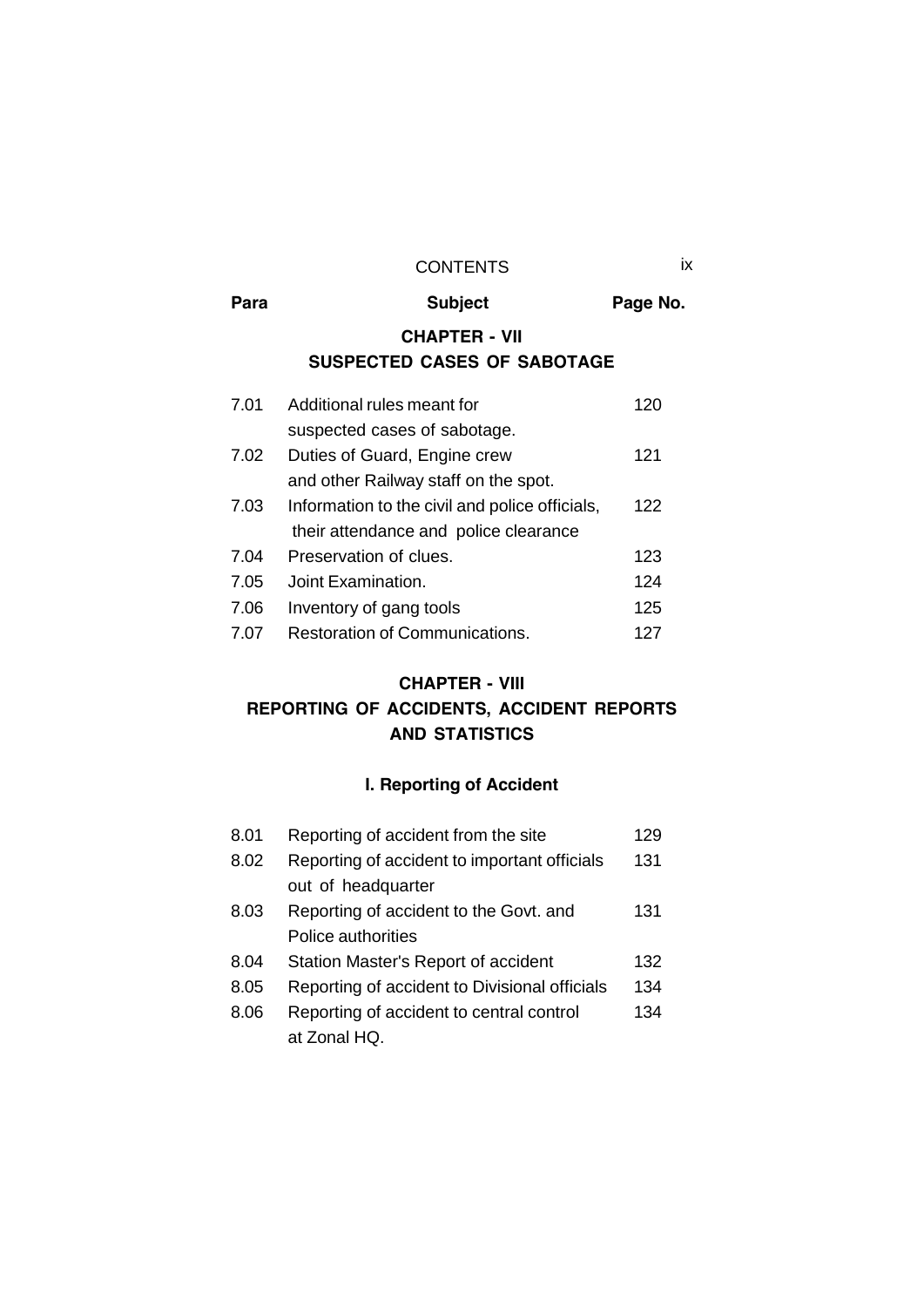| Para | <b>Subject</b>                                     | Page No. |
|------|----------------------------------------------------|----------|
| 8.07 | Reporting of accidents to officers of zonal        | 135      |
|      | headquarter.                                       |          |
| 8.08 | Reporting of accident to Railway Board             | 136      |
| 8.09 | Reporting of accident of potentially hazardous 138 |          |
|      | occurences to Railway Board                        |          |
| 8.10 | Reporting of accident to Chairman,                 | 138      |
|      | Railway Board                                      |          |
| 8.11 | Reporting of accident to CRS                       | 139      |
| 8.12 | Particulars to be mentioned initially in the       | 139      |
|      | accident message to all above                      |          |
| 8.13 | Reporting of accident in private sidings           | 140      |
| 8.14 | Reporting of accident on line under construction   | 140      |
| 8.15 | Reporting of accident to the Director of           | 141      |
|      | wagon interchange.                                 |          |
| 8.16 | <b>Advice to Military Authorities</b>              | 141      |
| 8.17 | <b>Advice to Postal Authorities</b>                | 143      |
| 8.18 | Advice to Inspector of Explosives                  | 144      |
| 8.19 | Advice to officials of catering department         | 145      |
|      |                                                    |          |

# **II. Accident Reports**

| 8.20  | Submission of accident report by          | 145 |
|-------|-------------------------------------------|-----|
|       | Station Superintendent to Sr.DSO          |     |
| 8.21  | Submssion of accident report in form GA-3 | 145 |
| 8.22. | Submission of Sr. Subordinates Joint Note | 146 |
| 8.23  | Submission of accident report by DRM to   | 146 |
|       | HOD/PHODs and Railway Board.              |     |
|       |                                           |     |

x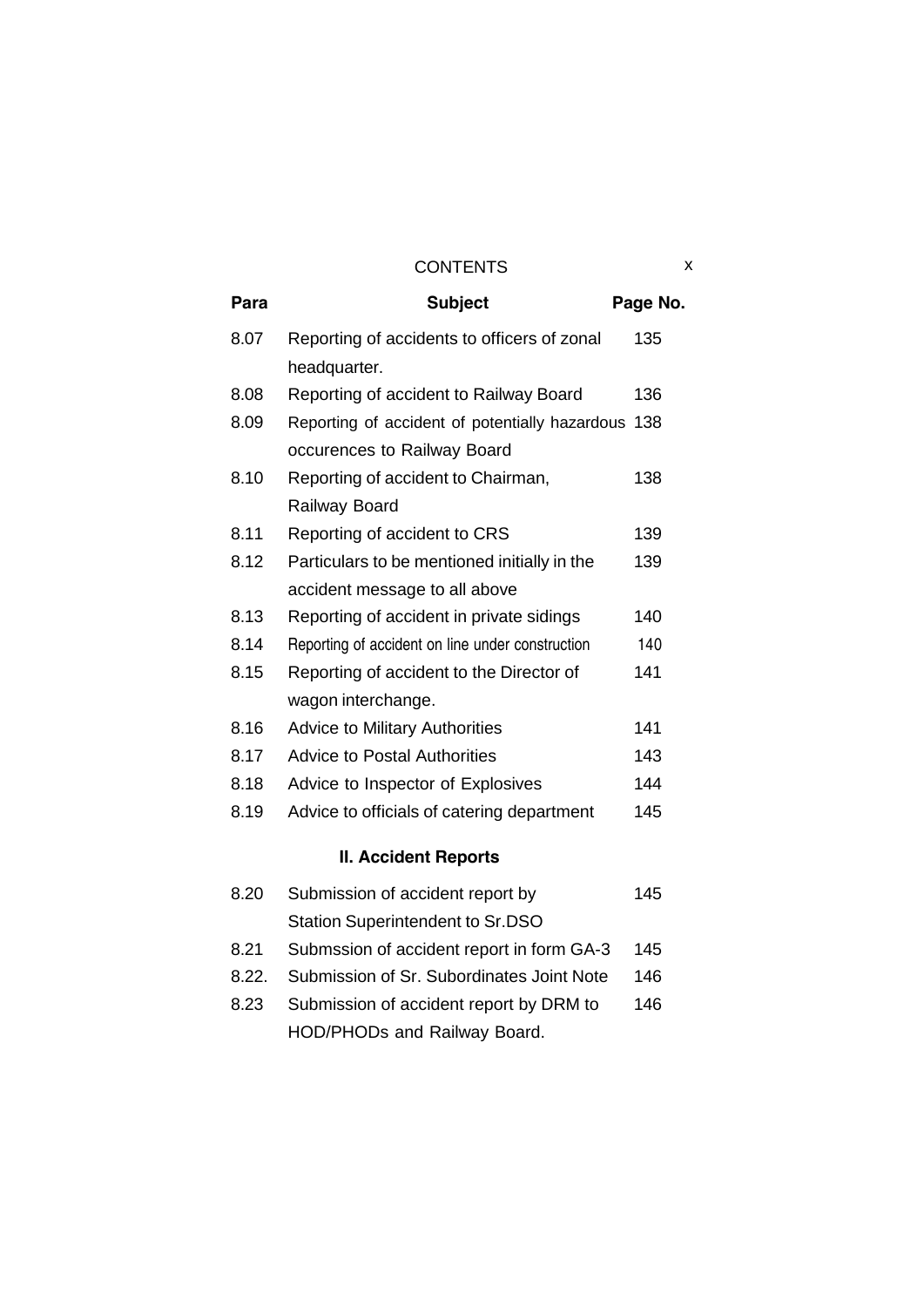| Para | <b>Subject</b>                       | Page No. |
|------|--------------------------------------|----------|
|      | III. Accident Records and Statistics |          |
| 8.24 | <b>Accident Register/Record</b>      | 147      |
| 8.25 | Preservation of accident records     | 148      |
| 8.26 | Preparation of accident returns      | 149      |
| 8.27 | Collection, compilation and monthly  | 150      |
|      | statement of accident statistics     |          |
| 8.28 | Submission of accident statistics    | 151      |
|      | from Division to HQ and HQ to Board  |          |

# **CHAPTER - IX ACCIDENT INQUIRY**

# **I. Types and Level of Inquiries**

| 9.01 | Object of an inquiry.                     | 155 |  |
|------|-------------------------------------------|-----|--|
| 9.02 | a) Types of inquiries.                    | 155 |  |
|      | b) Levels of Inquiry                      | 156 |  |
| 9.03 | Commission of inquiry.                    | 157 |  |
| 9.04 | Commissioner of Railway                   | 158 |  |
|      | Safety inquiry.                           |     |  |
| 9.05 | <b>Magesterial Inquiry</b>                | 159 |  |
| 9.06 | Judicial Inquiry                          | 160 |  |
| 9.07 | Departmental Inquiry                      | 160 |  |
|      | II. Joint Inquiry                         |     |  |
| 9.08 | <b>Types of Joint Inquiries</b>           | 161 |  |
| 9.09 | <b>Constitution of Inquiry Committee.</b> | 164 |  |
| 9.10 | When Joint Inquiry must be made.          | 165 |  |
| 9.11 | Notice of Joint Inquiry                   | 167 |  |

xi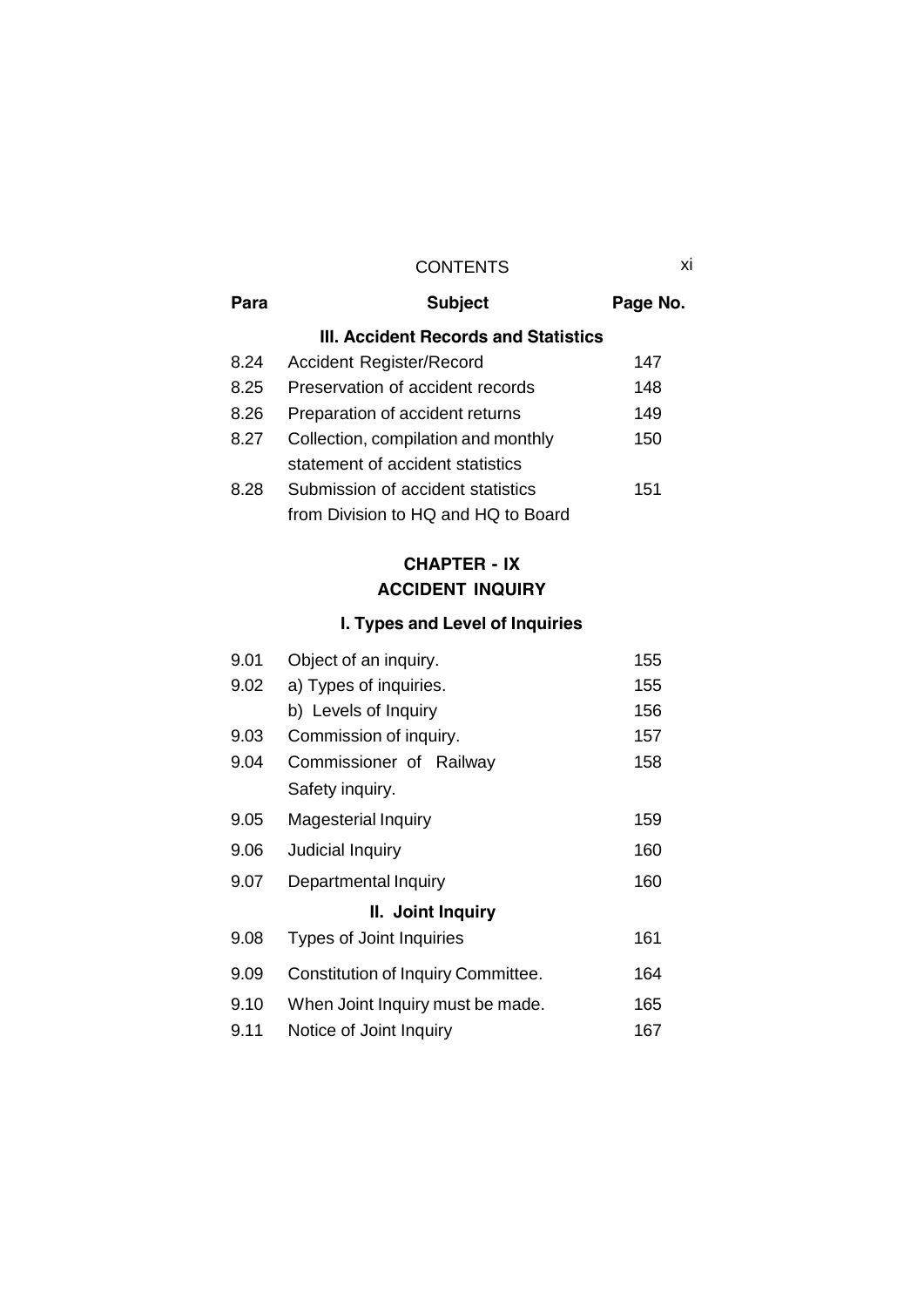| Para | <b>Subject</b>                                                                                                            | Page No. |
|------|---------------------------------------------------------------------------------------------------------------------------|----------|
| 9.12 | Report of Joint Inquiry or Departmental<br>Inquiry to be sent to head of railway<br>administration and action to be taken | 168      |
| 9.13 | Inquiry into accidents at interchange/<br>junction stations, etc.                                                         | 169      |
| 9.14 | Proceedings of Joint Enquiry<br>Committee.                                                                                | 171      |
| 9.15 | Documents to accompany the<br>proceedings.                                                                                | 173      |
| 9.16 | Submission of proceedings of<br>joint inquiries to Head office.                                                           | 175      |
| 9.17 | Action to be taken on the inquiry<br>proceedings in the Head Office.                                                      | 175      |
| 9.18 | Bio-data of staff held responsible<br>for the accident.                                                                   | 175      |
| 9.19 | Prompt finalisation of accident cases.                                                                                    | 177      |
| 9.20 | <b>Target for CRS inquiry</b>                                                                                             | 178      |
| 9.21 | Instructions for preparation of<br>documents for the proceedings of inquiries.                                            | 180      |
| 9.22 | Instructions for the guidance of<br>Inquiry committee in conducting inquiry.                                              | 183      |
| 9.23 | Joint Inquiry report to police authorities                                                                                | 187      |
| 9.24 | Punishment to the staff responsible for<br>accident                                                                       | 187      |
| 9.25 | Acceptance of findings of Inquiry Committee                                                                               | 188      |
| 9.26 | Staff of Foreign Railway held responsible                                                                                 | 190      |

xii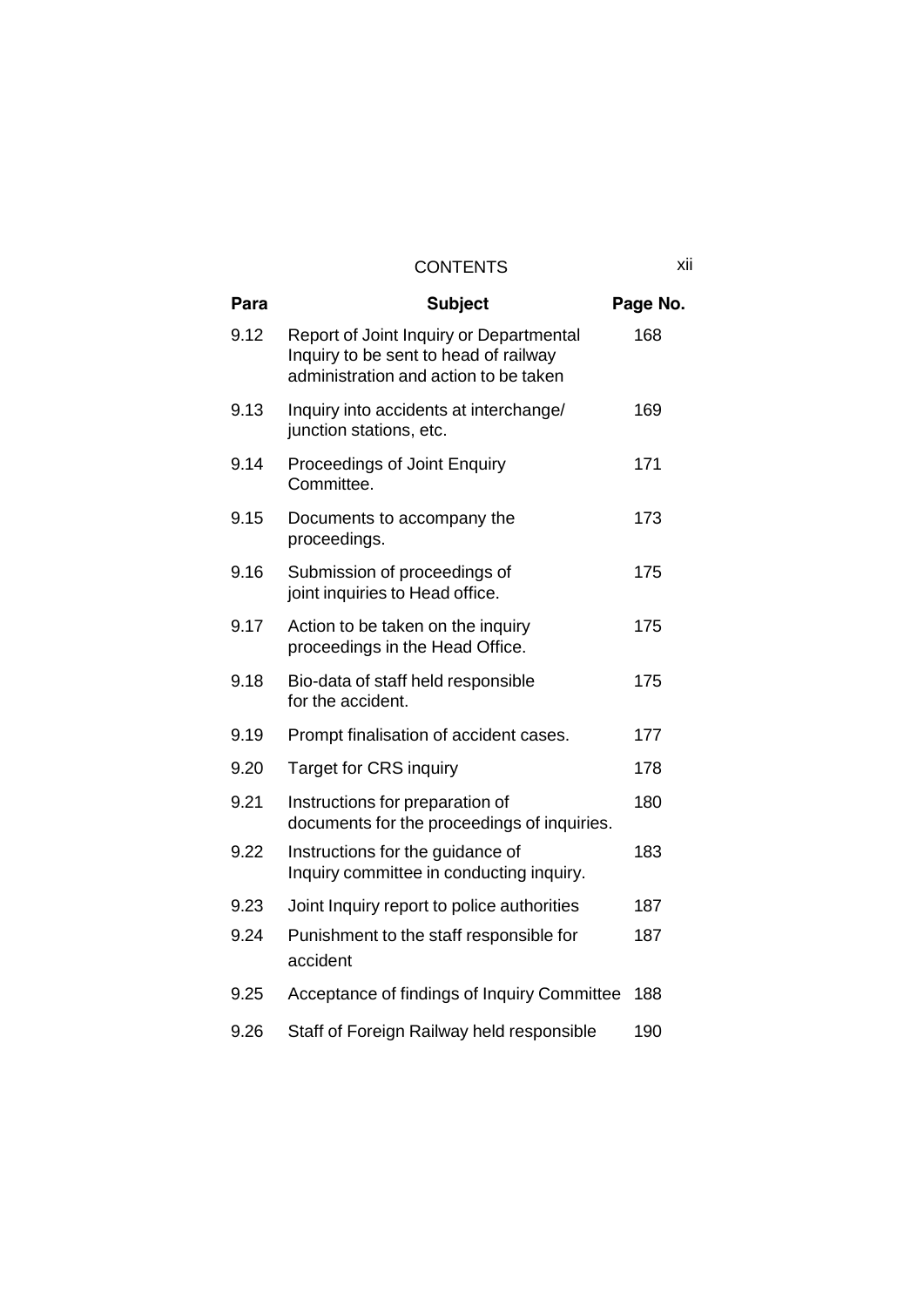#### CONTENTS xiii

Para **Subject Page No. III. CRS INQUIRY** (1) Section 122 of Railway Act to conduct 190 CRS Inquiry (2) Inquiry into serious accident by CRS 190 (3) CRS to submit a brief report 194 (4) CRS to submit a report 195 (5) Publication of CRS Report 196 (6) District Magistrate to attend CRS Inquiry 196 (7) Police Authorities to attend 196 CRS Inquiry (8) CRS to assist Magistrate/ 196 Commission of Inquiry (9) Powers of CRS 197 (10) Repeal and Saving 197

#### **CHAPTER - X**

## **UNTOWARD INCIDENTS AND UNUSUAL OCCURENCES**

#### **I. Untoward Incidents**

| 10.01 Definition                            | 198 |  |
|---------------------------------------------|-----|--|
| 10.02 Report about untoward incident        | 198 |  |
| 10.03 Duties of Station Master, Guard & TTE | 199 |  |
| 10.04 Injured or dead on or near the        | 200 |  |
| railway track.                              |     |  |
| 10.05 Murder or serious assaults in         | 204 |  |
| railway carriages.                          |     |  |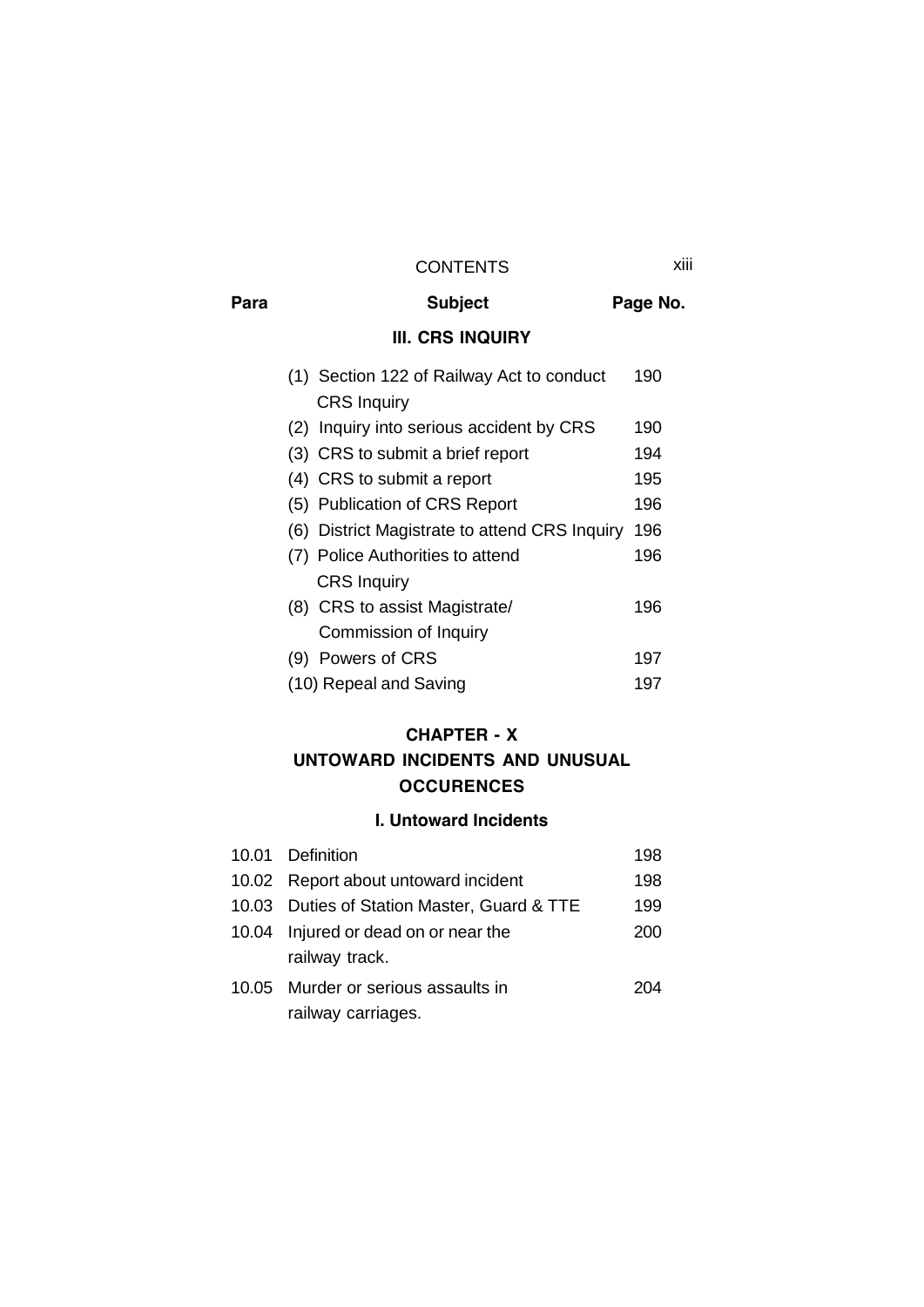xiv

| Para  | <b>Subject</b>                              | Page No. |  |
|-------|---------------------------------------------|----------|--|
|       | 10.06 Death in trains or within station     | 206      |  |
|       | premises.                                   |          |  |
|       | 10.07 Person fallen out of trains.          | 207      |  |
|       | 10.08 Responsibility of RPF towards injured | 209      |  |
|       | Passengers                                  |          |  |
|       | <b>II. Unusual Occurences</b>               |          |  |
| 10.09 | Treatment of passengers in                  | 210      |  |
|       | case of illness while travelling            |          |  |
| 10.10 | Signal passing at danger                    | 213      |  |
| 10.11 | Report of injured or death cases            | 214      |  |
|       | of staff on duty                            |          |  |

## **CHAPTER - XI**

## **DISASTER MANAGEMENT**

|       | 11.01 Definition of Disaster in Railways          | 215 |
|-------|---------------------------------------------------|-----|
|       | 11.02 Types of Disasters                          | 216 |
|       | 11.03 Authority to declare a disaster in Railways | 218 |
|       | 11.04 Disaster Management Plan                    | 218 |
|       | 11.05 Nodal Department for Compilation, Updating  | 220 |
|       | & Review of Disaster Management Plans             |     |
|       | 11.06 Handling of a Disaster                      | 220 |
|       | 11.07 Disaster Preparedness                       | 221 |
|       | 11.08 Management of Disaster                      | 222 |
| 11.09 | Disaster Preparedness & Rehabilitation            | 226 |
| 11.10 | <b>Disaster Management Training</b>               | 226 |
| 11.11 | National Disaster Response Force (NDRF)           | 226 |
|       |                                                   |     |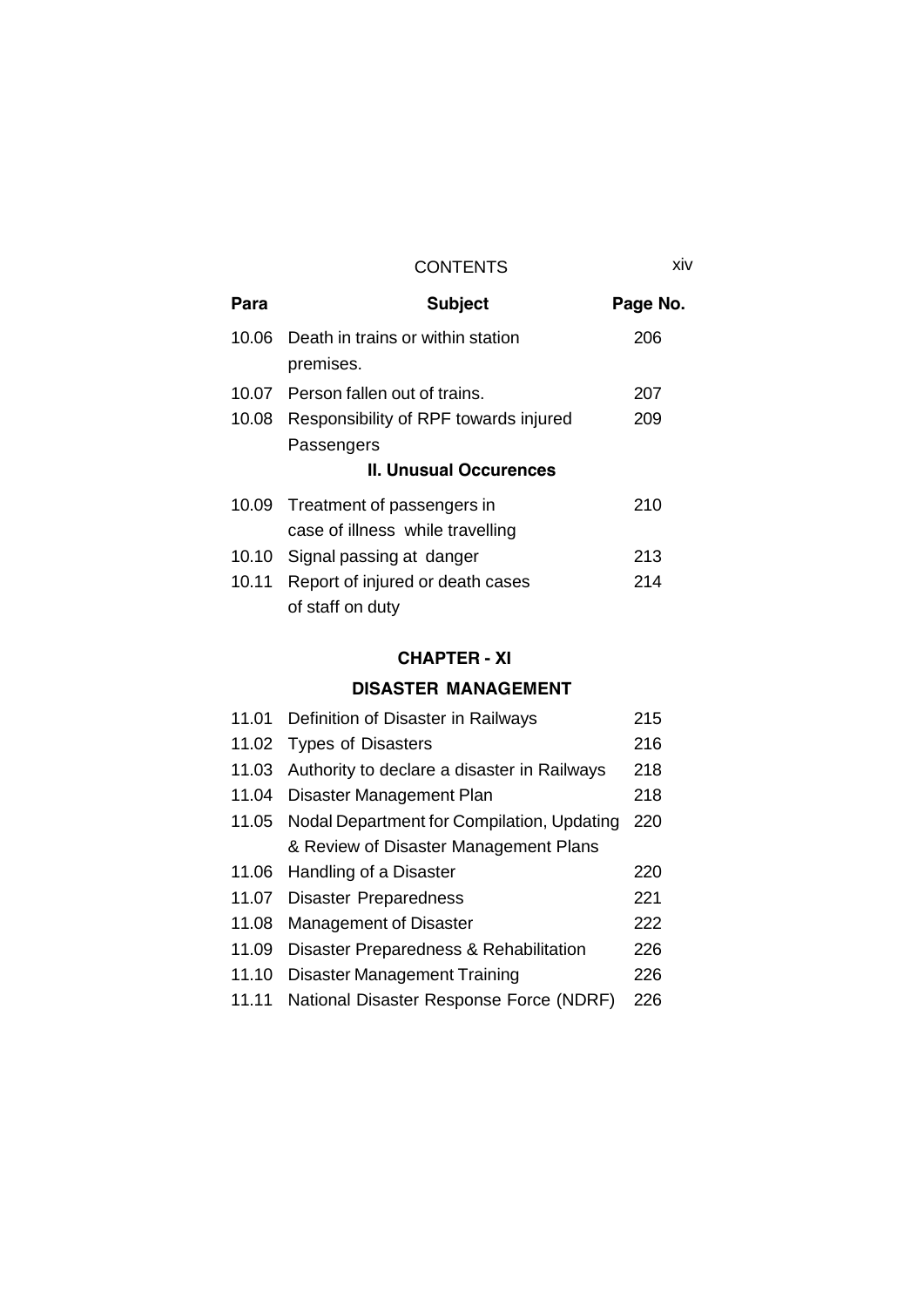## CONTENTS xv

| <b>Section</b> | <b>Subject</b>                                                                                 | Page No. |     |
|----------------|------------------------------------------------------------------------------------------------|----------|-----|
|                | <b>CRISIS MANAGEMENT</b>                                                                       |          |     |
| 11.12          | Definition of Crisis Management                                                                |          | 228 |
| 11.13          | Difference between Crisis & Disaster                                                           |          | 229 |
| 11.14          | <b>Types of Crisis</b>                                                                         |          | 229 |
| 11.15          | Drill for handling crisis                                                                      |          | 231 |
| 11.16          | Coordination of Incident Command System                                                        |          | 231 |
|                | of Railways                                                                                    |          |     |
|                | <b>APPENDIX No. - 1</b>                                                                        |          |     |
|                | <b>Important Sections of</b>                                                                   |          |     |
| Act            | <b>Indian Railways Act, 1989</b>                                                               |          |     |
| 5              | Appointment of Chief Commissioner<br>of Railway Safety and Commissioners<br>of Railway Safety. |          | 233 |
| 6              | Duties of Commissioner.                                                                        |          | 233 |
| 7              | Powers of Commissioner.                                                                        |          | 233 |
| 8              | Commissioner to be a public<br>servant.                                                        |          | 234 |
| 9              | Facilities to be afforded to<br>Commissioners.                                                 |          | 234 |
| 14             | Temporary entry upon land to<br>remove obstruction to repair or<br>to prevent accident.        |          | 234 |
| 24             | Temporary suspension of traffic.                                                               |          | 235 |
| 60             | Power to make rules in respect<br>of matters in this chapter                                   |          | 236 |
| 113            | Notice of Railway Accident.                                                                    |          | 237 |
| 122            | Power to make rules in respect<br>of matters in this Chapter.                                  |          | 238 |
| 123            | Definitions.                                                                                   |          | 239 |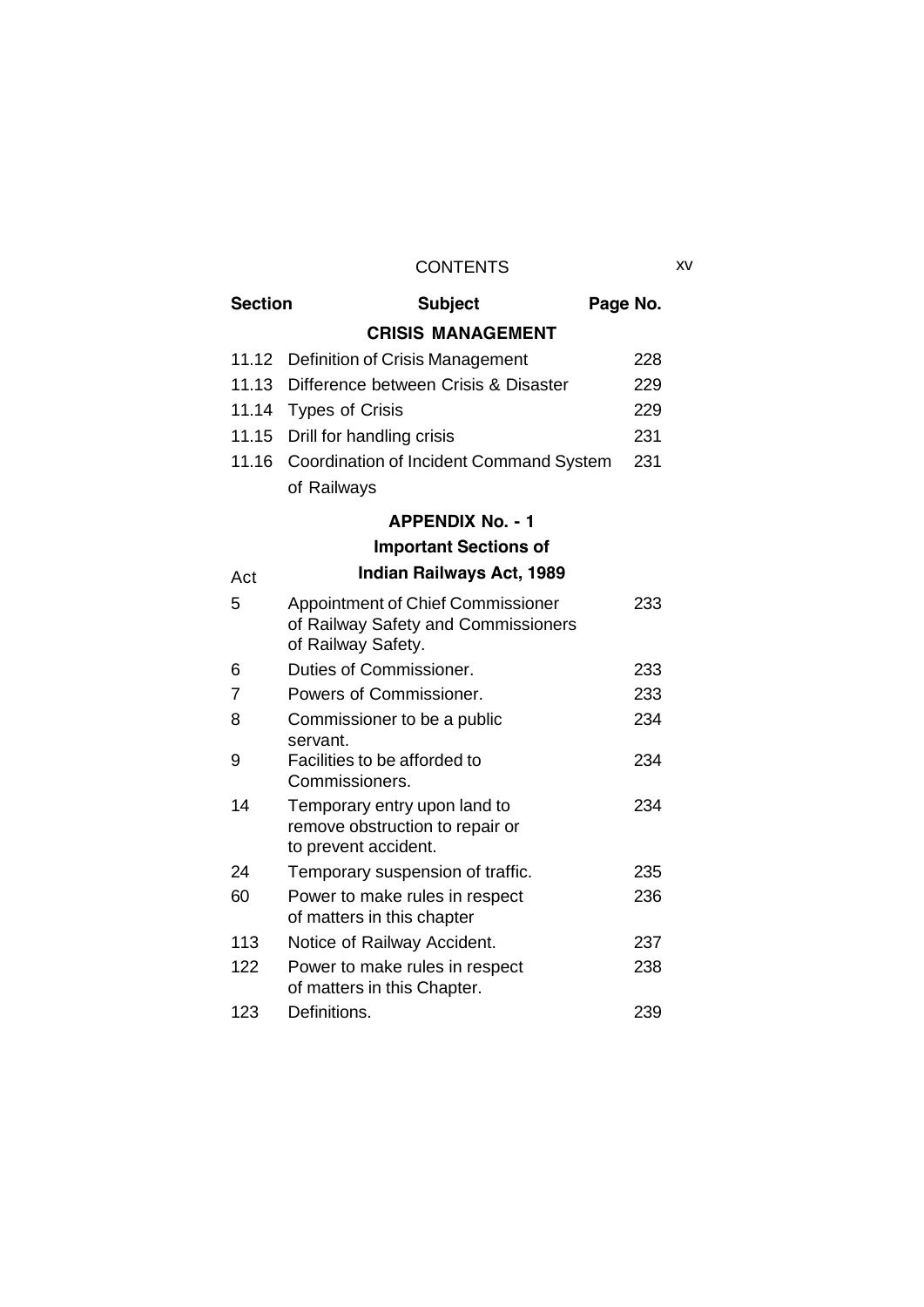| <b>Section</b> | <b>Subject</b>                                                                       | Page No. |  |
|----------------|--------------------------------------------------------------------------------------|----------|--|
| 124            | Extent of liability.                                                                 | 240      |  |
| 124A           | Compensation on account of<br>untoward incidents.                                    | 241      |  |
| 125            | Application for compensation.                                                        | 242      |  |
| 126            | Interim relief by railway<br>administration.                                         | 243      |  |
| 127            | Determination of compensation<br>in respect of any injury or loss<br>of goods.       | 244      |  |
| 128            | Saving as to certain rights.                                                         | 244      |  |
| 129            | Power to make rules in respect<br>of matters in this Chapter.                        | 244      |  |
| 148            | Penalty for making a false<br>statement in an application                            | 245      |  |
|                | for compensation.                                                                    |          |  |
| 149            | Making a false claim for<br>compensation.                                            | 245      |  |
| 150            | Maliciously Wrecking or                                                              | 245      |  |
|                | attempting to wreck'a train.                                                         |          |  |
| 151            | Damage to or destruction of<br>certain railway properties.                           | 247      |  |
| 152            | Maliciously hurting or attempting<br>to hurt persons travelling by railway.          | 247      |  |
| 153            | Endangering safety of persons<br>travelling by railway by wilful<br>act or omission. | 248      |  |
| 154            | Endangering safety of person<br>travelling by railway by rash or                     | 248      |  |
|                | negligent act or omission.                                                           |          |  |
| 172            | Penalty for intoxication.                                                            | 248      |  |
| 175            | Endangering the safety of<br>persons.                                                | 249      |  |

xvi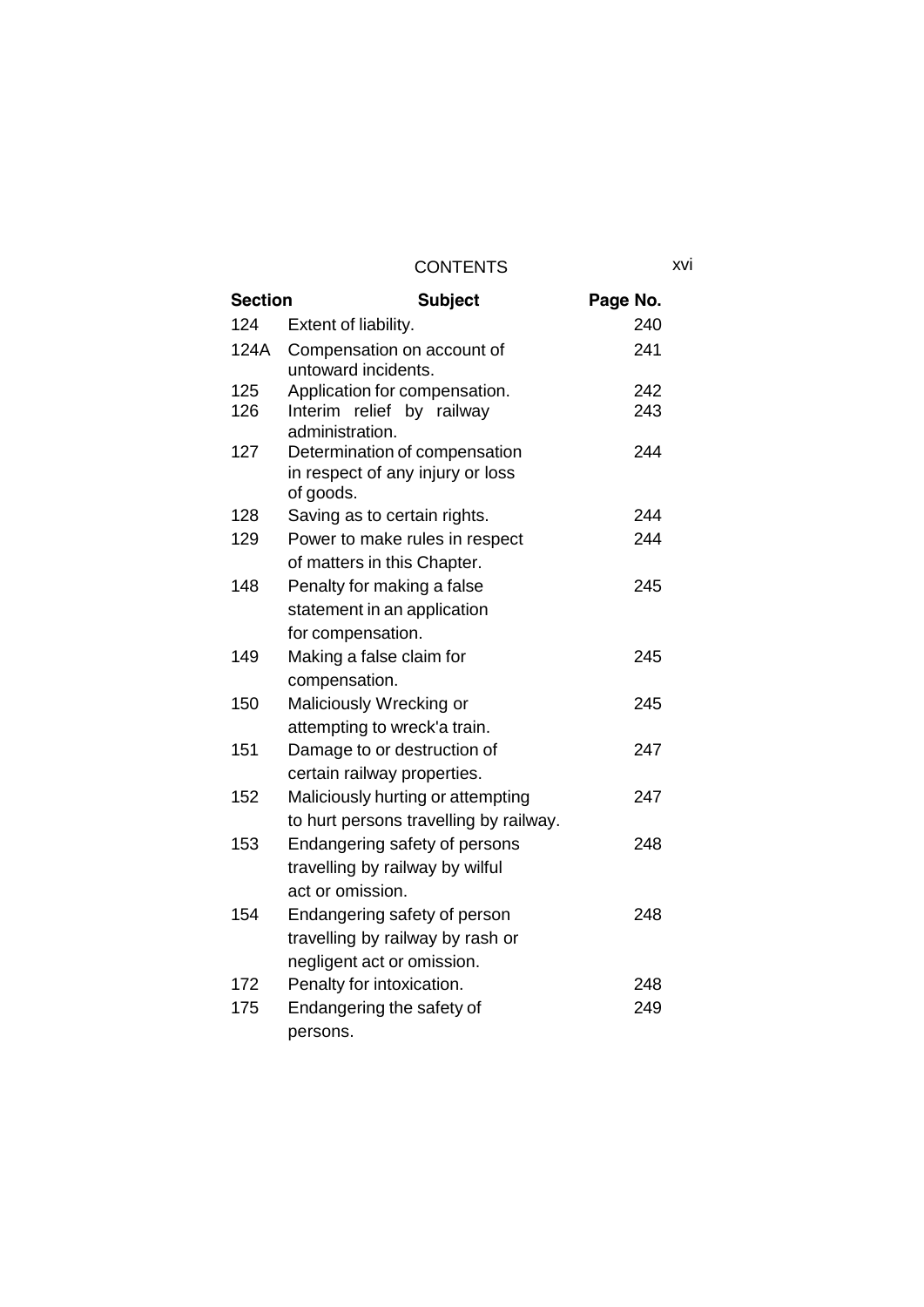CONTENTS xvii

| <b>Section</b> | <b>Subject</b>                                   | Page No. |
|----------------|--------------------------------------------------|----------|
| 179            | Arrest for offences under certain<br>sections.   | 249      |
| 180            | Arrest of persons likely to<br>abscond etc.      | 250      |
| 181            | Magistrate having jurisdiction<br>under the Act. | 250      |
| 186            | Protection of action taken in<br>good faith.     | 251      |
|                | <b>Worksmens Compensation Act</b>                | 251      |

|   | <b>Appendix No.</b>                                                   | <b>Subject</b>                                                                 | Page No. |  |
|---|-----------------------------------------------------------------------|--------------------------------------------------------------------------------|----------|--|
| 2 | Measurements and Readings to be<br>to the Joint Inquiry Committee     | submitted by the concerned Department                                          | 253      |  |
| 3 | Notice and Report of Accidents                                        |                                                                                | 285      |  |
| 4 | to CRS for inquiry.                                                   | Information to be submitted by railway                                         | 304      |  |
| 5 | Investigations of Untoward Incident)<br>Rules 2003 as amended in 2007 | The Railway Passengers (Manner of                                              | 320      |  |
| 6 | by divisional and central control                                     | Proforma for recording and conveying<br>First Accident Report to all concerned | 329      |  |
| 7 | <b>Accident Bulletins</b>                                             |                                                                                | 332      |  |
| 8 | <b>Accident Report Form - GA-3</b>                                    |                                                                                | 335      |  |